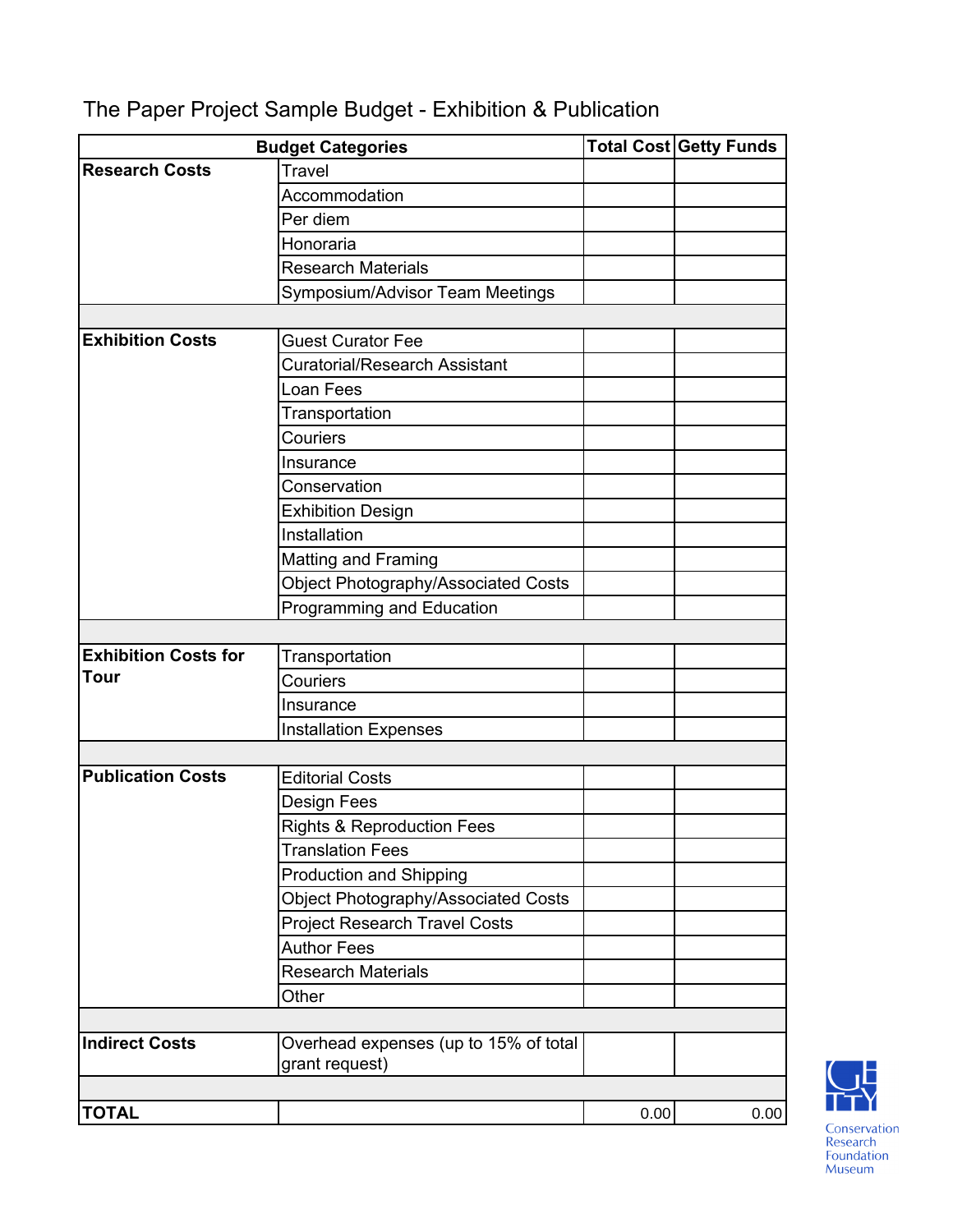|                       | <b>Budget Categories</b>                   |      | <b>Total Cost Getty Funds</b> |
|-----------------------|--------------------------------------------|------|-------------------------------|
| <b>Research Costs</b> | Travel                                     |      |                               |
|                       | Accommodation                              |      |                               |
|                       | Per diem                                   |      |                               |
|                       | Honoraria                                  |      |                               |
|                       | <b>Research Materials</b>                  |      |                               |
|                       | <b>Symposium/Advisor Team Meetings</b>     |      |                               |
|                       |                                            |      |                               |
| <b>Project Costs</b>  | <b>Consultant Fees</b>                     |      |                               |
|                       | Conservation/Stabilization                 |      |                               |
|                       | <b>Software Licenses and Fees</b>          |      |                               |
|                       | Digital Development and Design             |      |                               |
|                       | <b>Creation of Digital Assets</b>          |      |                               |
|                       | <b>Object Photography/Associated Costs</b> |      |                               |
|                       | <b>Rights &amp; Reproduction Fees</b>      |      |                               |
|                       | <b>Translation Fees</b>                    |      |                               |
|                       | <b>Editorial Costs</b>                     |      |                               |
|                       | Other                                      |      |                               |
|                       |                                            |      |                               |
| <b>Indirect Costs</b> | Overhead expenses (up to 15% of total      |      |                               |
|                       | grant request)                             |      |                               |
|                       |                                            |      |                               |
| <b>TOTAL</b>          |                                            | 0.00 | 0.00                          |

## The Paper Project Sample Budget - Digital